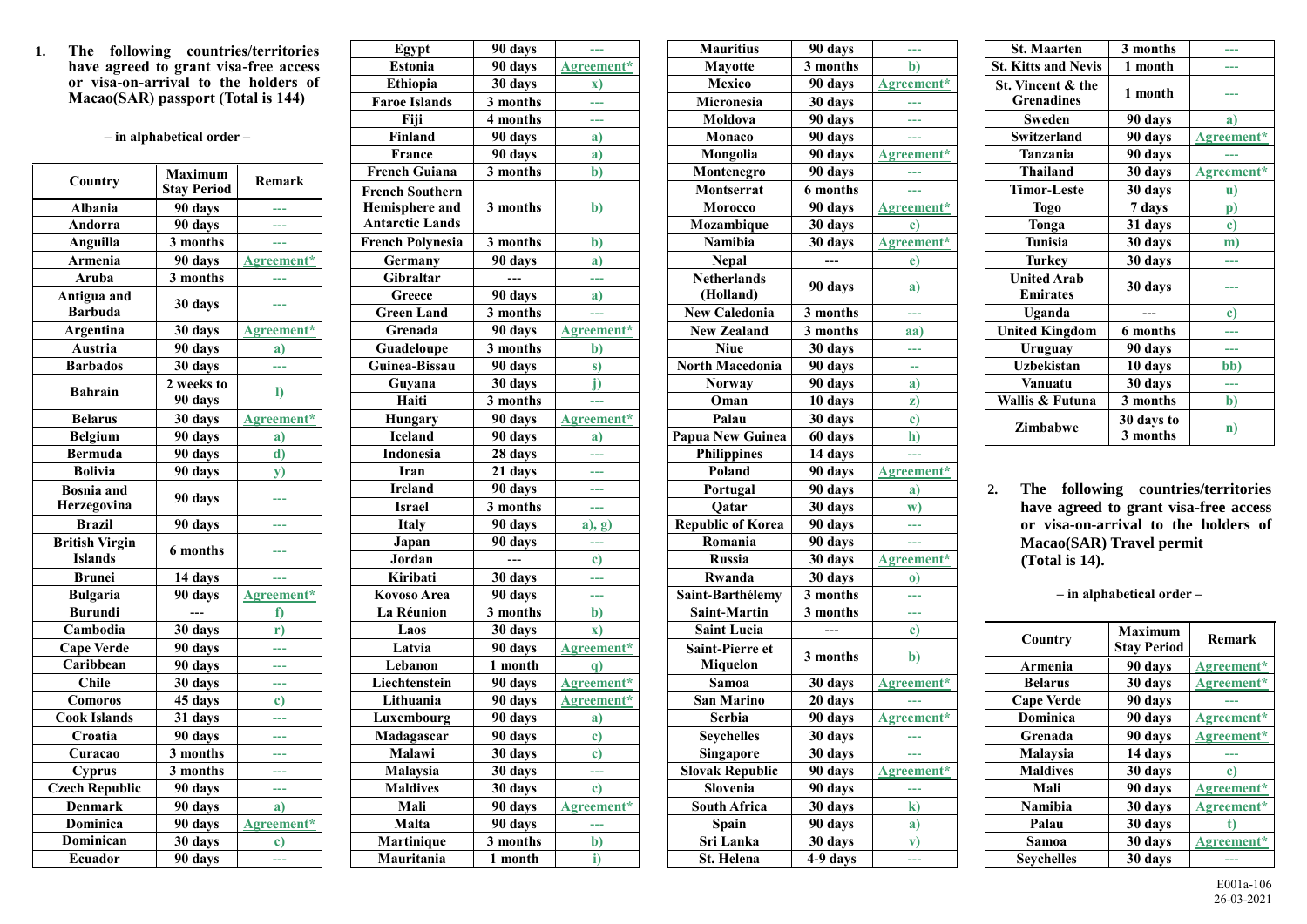| Uruguay    | 90 days | --- |
|------------|---------|-----|
| Uzbekistan | 10 days | əb' |

## **Remark:**

- **\*Visa-Waiver Program between Macau SAR Government and related countries or regions.**
- **a) According to the Regulation of the Council of the European Union no539/2001 of 15 March 2001, published in the Gazette of European Union of 21 March 2001, the above European countries have granted Visa-free access to Macao SAR passport holders. This privilege is only applicable within the local territories in Europe.**
- **b) Effective from 1 January 2002, holders of the Macao Special Administrative Region Passports would be granted visa-free access to the Overseas Departments of the French Republic (Guadeloupe, Martinique, French Guiana, La Reunion), the Territory of Mayotte, the Territory of Saint-Pierre et Miquelon, French Polynesia, the Territory of the Wallis and Futuna Islands as well as French Southern Hemisphere and Antarctic Lands.**
- **c) Visa granted upon arrival.**
- **d) If visitors are required to have a visa to travel through America, Canada or the United Kingdom, the visas should be valid at least 45 days after their departure date.**
- **e) Visa granted upon arrival and 2 recent photos are required.**
- **f) Visitors should be holding a return/onward ticket to apply for a visa on arrival at the International Bujumbura Airport.**
- **g) The immigration regulations of Italy are applicable to Vatican City, so it is visa-free to enter Vatican City.**
- **h) Visitors should apply visa upon arrival at Port Moresby and Port Rabaul.**
- **i) Visitors should apply visa upon arrival at the Nouakchott International Airport.**
- **j) Tourists can obtain a visa on arrival provided:**
	- **holding a letter of invitation from sponsor or host; and**
	- **contact details of sponsor, host or hotel; and**
	- **2 photos; and**
	- **evidence of finances to cover expenses for 30 days.**
- **k) The Department of Home Affairs of the Republic of South Africa has announced a new immigration policy for minors who arrived from visa exempted countries/ territories. The new requirements, effective from 1 June 2015, requested that minors aged less than 18 years need to present their birth certificates in English with parent(s) particulars when enter and depart from South Africa. A consent letter is required if parent(s) not accompany with the minors [\(Please refer to the article for further](http://www.home-affairs.gov.za/index.php/statments-speeches/621-advisory-new-requirements-for-childern-travelling-through-south-african-ports-of-entry-effective-1-june-2015)  [details\)](http://www.home-affairs.gov.za/index.php/statments-speeches/621-advisory-new-requirements-for-childern-travelling-through-south-african-ports-of-entry-effective-1-june-2015).**
- **l) Visa obtain upon arrival or apply e-visa online. Staying period is as follows: (i). Single entry visa**
	- **maximum 2 weeks**
	- **(ii). 3-months multi-entry visa**
		- **maximum 1 month and an extension of 2 weeks.**
	- **(iii). 1-year multi-entry visa (e-visa only)** - **maximum 90 days**
- **m) Visa exempted for tourist group of 5 people or above, and possess valid travel documents as well as coupon voucher (prepaid hotel accommodation and round trip air tickets).**
- **n) Travelling for business purpose:** - **maximum 30 days**
	- **Travelling as tourist:**
	- **maximum 3 months**
- **o) (i). Effective from 1 January 2018, visitors can obtain visa upon arrival at Kigali International Airport and all land ports. (ii). E-visa can be obtained online.**
- **p) Visitors can obtain visa upon arrival at Gnassingbe Eyadema International Airport.**
- **q) Visitors should apply visa upon arrival at the Beirut International Airport.**
- **r) Visa granted upon arrival, or E-visa can be obtained online.**
- **s) Visitors can obtain visa upon arrival at Osvaldo International Airport.**
- **t) Visitors can obtain visa upon arrival with a staying period of 30 days, and can be extended to a maximum of 90 days.**
- **u) Visitors can obtain visa upon arrival at Dili Presidente Nicolau Lobato International Airport. Visa can extend to a maximum of 90 days.**
- **v) There are unpredictable factors on the approval of visa-on-arrival at the airport. In addition, the fees required are much higher than obtaining an ETA. As a result, it is recommended to obtain an ETA online in advance.**
- **w) (i). Travellers can obtain visa upon arrival when fulfilling the requirements below:**
	- **A passport valid for at least 6 months**
	- **Round trip air ticket**
	- **Hotel booking voucher**
	- **Possess credit card or fulfill minimum cash requirement defined by the Qatar authorities.**
	- **(ii). E-visa can be obtained online.**
- **x) (i). Visa granted upon arrival. Applicants have to provide 2 photos and pay for the Visa fee.**
	- **(ii). E-visa can be obtained online.**
- **y) Visa granted upon arrival. Applicants have to fill in the visa application form online, print it, sign it, and submit it in original when applying for visa on arrival at Bolivia's airport or land immigration ports.**
- **z) Travellers holding a passport with a validity of 6 months or more can enter Oman without visa for a maximum stay of 10 days. Besides, travellers are also required to have a return ticket, proof of hotel reservation and health insurance.**
- **aa) From 1 October 2019, some International visitors and transit passengers who are eligible for a visa waiver (including Macao SAR passport holders) will need to hold a New Zealand Electronic Travel Authority(NZeTA) before travelling to New Zealand. More information can be found at http://www.immigration.govt.nz/nzeta.**
- **bb) Starting from 1 March 2021, travellers can enter Uzbekistan without visa by holding a return ticket in 10 days or an onward ticket to the third country. Travellers are required to present a return ticket in 10 days of any airline company or an onward ticket to the third country to the border checkpoint officials when entering Uzbekistan.**

## **Notes:**

**1. The decision to approve or refuse a passenger's entry to a country or region and the duration of stay given are usually determined on individual merits by the immigration authorities on arrival.**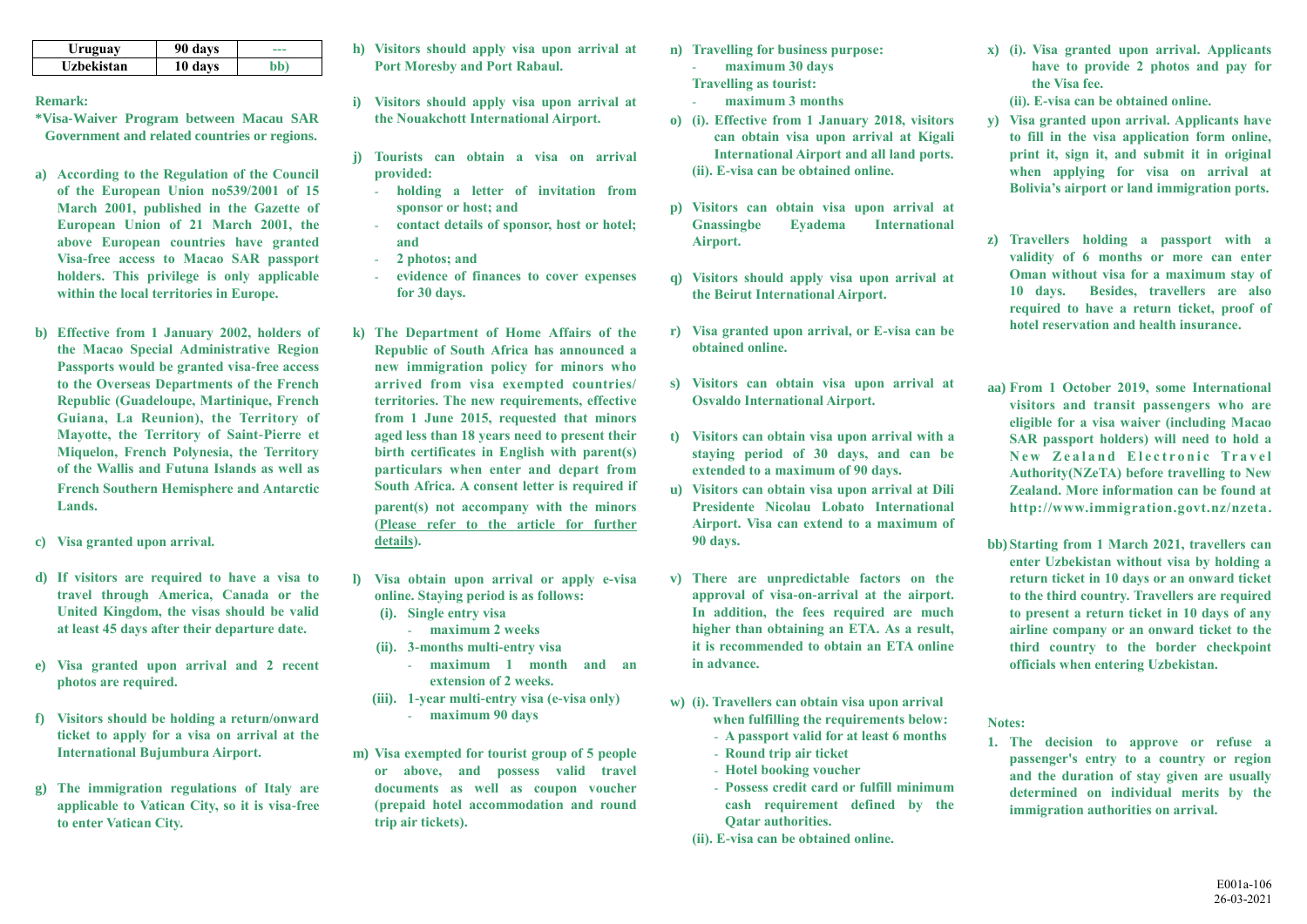- **2. Visa policy of each country or region may vary. Please enquire the latest visa information at the nearby embassy or consulate of the relevant country or region before departure.**
- **3. Some countries require passports or travel permits to be valid for 6 months beyond the date of entry into such a country.**
- **4. The following country does not issue visa for holders of Macao SAR Travel Permit : Morocco.**

**Identification Services Bureau Enquiry: 28370777**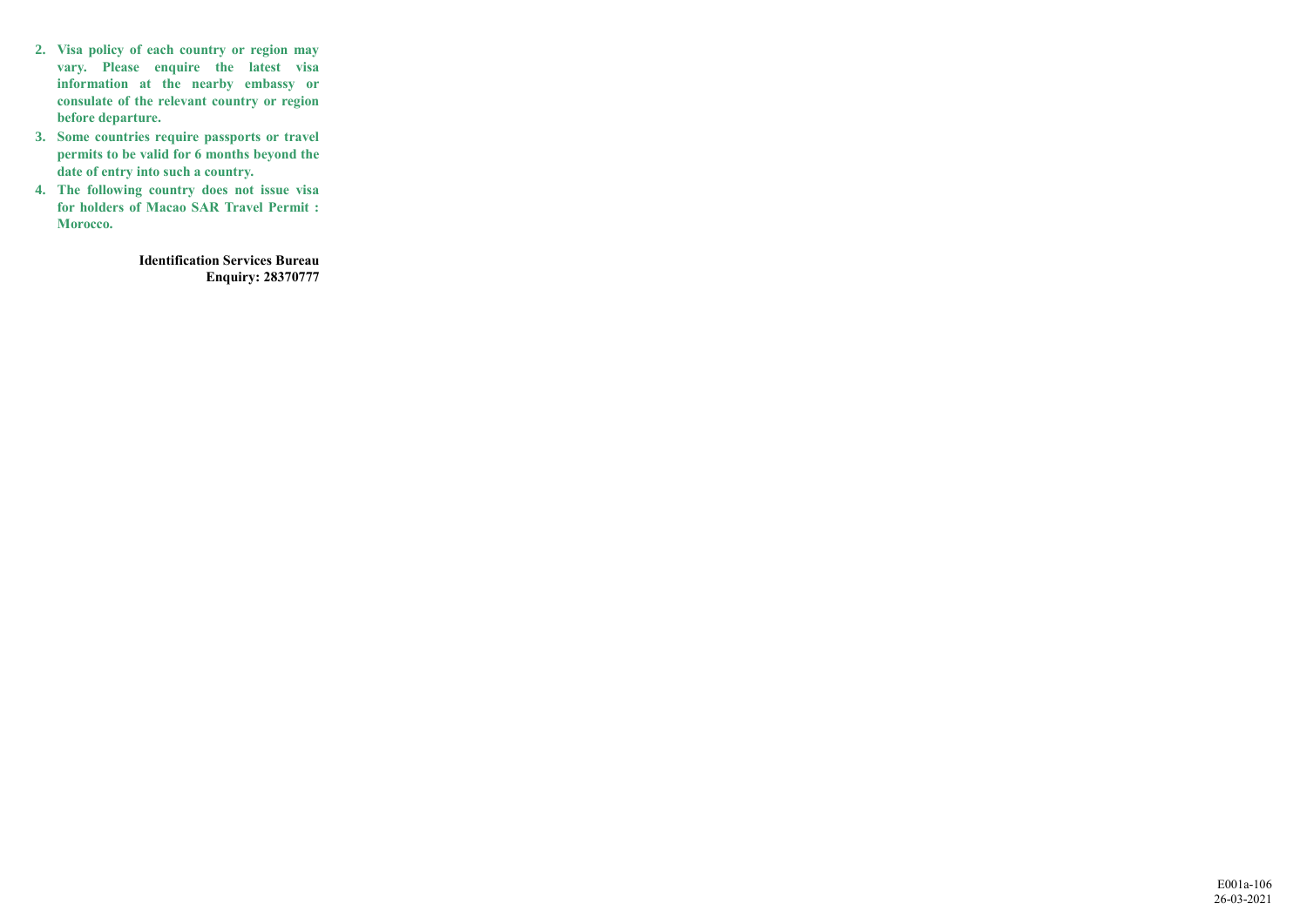**1. The following countries/territories have agreed to grant visa-free access or visa-on-arrival to the holders of Macao(SAR) passport (Total is 144)**

**- listed by continental regions -**

|                                       | Asia                                 |               |
|---------------------------------------|--------------------------------------|---------------|
| Country                               | <b>Maximum</b><br><b>Stay Period</b> | <b>Remark</b> |
| Armenia                               | 90 days                              | Agreement*    |
| <b>Bahrain</b>                        | 2 weeks to<br>90 days                | I)            |
| <b>Brunei</b>                         | 14 days                              | ---           |
| $\overline{\text{Cambodia}}$          | $30$ days                            | $\mathbf{r}$  |
| Indonesia                             | 28 days                              |               |
| <b>Iran</b>                           | 21 days                              |               |
| <b>Israel</b>                         | 3 months                             |               |
| Japan                                 | 90 days                              | ---           |
| <b>Jordan</b>                         |                                      | c)            |
| Laos                                  | 30 days                              | $\mathbf{x})$ |
| Lebanon                               | 1 month                              | $\mathbf{q}$  |
| Malaysia                              | 30 days                              |               |
| <b>Maldives</b>                       | 30 days                              | $\mathbf{c}$  |
| Mongolia                              | 90 days                              | Agreement*    |
| <b>Nepal</b>                          |                                      | e)            |
| Oman                                  | 10 days                              | z)            |
| <b>Philippines</b>                    | 14 days                              | ---           |
| Qatar                                 | 30 days                              | w)            |
| <b>Republic of Korea</b>              | 90 days                              |               |
| Singapore                             | 30 days                              | ---           |
| Sri Lanka                             | 30 days                              | $\mathbf{v}$  |
| <b>Thailand</b>                       | 30 days                              | Agreement*    |
| Turkey                                | 30 days                              | ---           |
| <b>Timor-Leste</b>                    | 30 days                              | u)            |
| <b>United Arab</b><br><b>Emirates</b> | 30 days                              |               |
| <b>Uzbekistan</b>                     | 10 days                              | bb)           |

| <b>Europe</b>  |                                      |            |
|----------------|--------------------------------------|------------|
| Country        | <b>Maximum</b><br><b>Stay Period</b> | Remark     |
| Albania        | 90 days                              |            |
| Andorra        | 90 days                              |            |
| Austria        | 90 days                              |            |
| <b>Belarus</b> | 30 days                              | Agreement* |

| <b>Bosnia</b> and<br>90 days<br>Herzegovina<br>_<br>Bulgaria<br>90 days<br>Agreement*<br>Croatia<br>90 days<br>3 months<br><b>Cyprus</b><br><b>Czech Republic</b><br>90 days<br>---<br><b>Denmark</b><br>90 days<br>a)<br>90 days<br><b>Estonia</b><br>Agreement*<br>3 months<br><b>Faroe Islands</b><br>444<br><b>Finland</b><br>90 days<br>a)<br>France<br>90 days<br>a)<br>90 days<br>Germany<br>a)<br><b>Gibraltar</b><br>---<br>Greece<br>90 days<br>a)<br>Agreement*<br>90 days<br><b>Hungary</b><br><b>Iceland</b><br>90 days<br>a)<br><b>Ireland</b><br>90 days<br>444<br>90 days<br>Italy<br>$a)$ , g)<br>Kosovo Area<br>90 days<br>---<br>Latvia<br>90 days<br>Agreement*<br>90 days<br>Agreement*<br>Liechtenstein<br>Lithuania<br>90 days<br>Agreement*<br>90 days<br>Luxembourg<br>a)<br>90 days<br>Malta<br><br>Moldova<br>90 days<br>Monaco<br>90 days<br>---<br>90 days<br>Montenegro<br>---<br><b>Netherlands</b><br>90 days<br>a)<br>(Holland)<br><b>North Macedonia</b><br>90 days<br><br>90 days<br><b>Norway</b><br>a)<br>90 days<br>Poland<br>Agreement*<br>90 days<br>Portugal<br>a)<br>Romania<br>90 days<br><b>Russia</b><br>30 days<br>Agreement*<br><b>San Marino</b><br>20 days<br>$\sim$ $\sim$ | a)         |
|------------------------------------------------------------------------------------------------------------------------------------------------------------------------------------------------------------------------------------------------------------------------------------------------------------------------------------------------------------------------------------------------------------------------------------------------------------------------------------------------------------------------------------------------------------------------------------------------------------------------------------------------------------------------------------------------------------------------------------------------------------------------------------------------------------------------------------------------------------------------------------------------------------------------------------------------------------------------------------------------------------------------------------------------------------------------------------------------------------------------------------------------------------------------------------------------------------------------------|------------|
|                                                                                                                                                                                                                                                                                                                                                                                                                                                                                                                                                                                                                                                                                                                                                                                                                                                                                                                                                                                                                                                                                                                                                                                                                              |            |
|                                                                                                                                                                                                                                                                                                                                                                                                                                                                                                                                                                                                                                                                                                                                                                                                                                                                                                                                                                                                                                                                                                                                                                                                                              |            |
|                                                                                                                                                                                                                                                                                                                                                                                                                                                                                                                                                                                                                                                                                                                                                                                                                                                                                                                                                                                                                                                                                                                                                                                                                              |            |
|                                                                                                                                                                                                                                                                                                                                                                                                                                                                                                                                                                                                                                                                                                                                                                                                                                                                                                                                                                                                                                                                                                                                                                                                                              |            |
|                                                                                                                                                                                                                                                                                                                                                                                                                                                                                                                                                                                                                                                                                                                                                                                                                                                                                                                                                                                                                                                                                                                                                                                                                              |            |
|                                                                                                                                                                                                                                                                                                                                                                                                                                                                                                                                                                                                                                                                                                                                                                                                                                                                                                                                                                                                                                                                                                                                                                                                                              |            |
|                                                                                                                                                                                                                                                                                                                                                                                                                                                                                                                                                                                                                                                                                                                                                                                                                                                                                                                                                                                                                                                                                                                                                                                                                              |            |
|                                                                                                                                                                                                                                                                                                                                                                                                                                                                                                                                                                                                                                                                                                                                                                                                                                                                                                                                                                                                                                                                                                                                                                                                                              |            |
|                                                                                                                                                                                                                                                                                                                                                                                                                                                                                                                                                                                                                                                                                                                                                                                                                                                                                                                                                                                                                                                                                                                                                                                                                              |            |
|                                                                                                                                                                                                                                                                                                                                                                                                                                                                                                                                                                                                                                                                                                                                                                                                                                                                                                                                                                                                                                                                                                                                                                                                                              |            |
|                                                                                                                                                                                                                                                                                                                                                                                                                                                                                                                                                                                                                                                                                                                                                                                                                                                                                                                                                                                                                                                                                                                                                                                                                              |            |
|                                                                                                                                                                                                                                                                                                                                                                                                                                                                                                                                                                                                                                                                                                                                                                                                                                                                                                                                                                                                                                                                                                                                                                                                                              |            |
|                                                                                                                                                                                                                                                                                                                                                                                                                                                                                                                                                                                                                                                                                                                                                                                                                                                                                                                                                                                                                                                                                                                                                                                                                              |            |
|                                                                                                                                                                                                                                                                                                                                                                                                                                                                                                                                                                                                                                                                                                                                                                                                                                                                                                                                                                                                                                                                                                                                                                                                                              |            |
|                                                                                                                                                                                                                                                                                                                                                                                                                                                                                                                                                                                                                                                                                                                                                                                                                                                                                                                                                                                                                                                                                                                                                                                                                              |            |
|                                                                                                                                                                                                                                                                                                                                                                                                                                                                                                                                                                                                                                                                                                                                                                                                                                                                                                                                                                                                                                                                                                                                                                                                                              |            |
|                                                                                                                                                                                                                                                                                                                                                                                                                                                                                                                                                                                                                                                                                                                                                                                                                                                                                                                                                                                                                                                                                                                                                                                                                              |            |
|                                                                                                                                                                                                                                                                                                                                                                                                                                                                                                                                                                                                                                                                                                                                                                                                                                                                                                                                                                                                                                                                                                                                                                                                                              |            |
|                                                                                                                                                                                                                                                                                                                                                                                                                                                                                                                                                                                                                                                                                                                                                                                                                                                                                                                                                                                                                                                                                                                                                                                                                              |            |
|                                                                                                                                                                                                                                                                                                                                                                                                                                                                                                                                                                                                                                                                                                                                                                                                                                                                                                                                                                                                                                                                                                                                                                                                                              |            |
|                                                                                                                                                                                                                                                                                                                                                                                                                                                                                                                                                                                                                                                                                                                                                                                                                                                                                                                                                                                                                                                                                                                                                                                                                              |            |
|                                                                                                                                                                                                                                                                                                                                                                                                                                                                                                                                                                                                                                                                                                                                                                                                                                                                                                                                                                                                                                                                                                                                                                                                                              |            |
|                                                                                                                                                                                                                                                                                                                                                                                                                                                                                                                                                                                                                                                                                                                                                                                                                                                                                                                                                                                                                                                                                                                                                                                                                              |            |
|                                                                                                                                                                                                                                                                                                                                                                                                                                                                                                                                                                                                                                                                                                                                                                                                                                                                                                                                                                                                                                                                                                                                                                                                                              |            |
|                                                                                                                                                                                                                                                                                                                                                                                                                                                                                                                                                                                                                                                                                                                                                                                                                                                                                                                                                                                                                                                                                                                                                                                                                              |            |
|                                                                                                                                                                                                                                                                                                                                                                                                                                                                                                                                                                                                                                                                                                                                                                                                                                                                                                                                                                                                                                                                                                                                                                                                                              |            |
|                                                                                                                                                                                                                                                                                                                                                                                                                                                                                                                                                                                                                                                                                                                                                                                                                                                                                                                                                                                                                                                                                                                                                                                                                              |            |
|                                                                                                                                                                                                                                                                                                                                                                                                                                                                                                                                                                                                                                                                                                                                                                                                                                                                                                                                                                                                                                                                                                                                                                                                                              |            |
|                                                                                                                                                                                                                                                                                                                                                                                                                                                                                                                                                                                                                                                                                                                                                                                                                                                                                                                                                                                                                                                                                                                                                                                                                              |            |
|                                                                                                                                                                                                                                                                                                                                                                                                                                                                                                                                                                                                                                                                                                                                                                                                                                                                                                                                                                                                                                                                                                                                                                                                                              |            |
|                                                                                                                                                                                                                                                                                                                                                                                                                                                                                                                                                                                                                                                                                                                                                                                                                                                                                                                                                                                                                                                                                                                                                                                                                              |            |
|                                                                                                                                                                                                                                                                                                                                                                                                                                                                                                                                                                                                                                                                                                                                                                                                                                                                                                                                                                                                                                                                                                                                                                                                                              |            |
|                                                                                                                                                                                                                                                                                                                                                                                                                                                                                                                                                                                                                                                                                                                                                                                                                                                                                                                                                                                                                                                                                                                                                                                                                              |            |
|                                                                                                                                                                                                                                                                                                                                                                                                                                                                                                                                                                                                                                                                                                                                                                                                                                                                                                                                                                                                                                                                                                                                                                                                                              |            |
|                                                                                                                                                                                                                                                                                                                                                                                                                                                                                                                                                                                                                                                                                                                                                                                                                                                                                                                                                                                                                                                                                                                                                                                                                              |            |
| 90 days<br><b>Serbia</b>                                                                                                                                                                                                                                                                                                                                                                                                                                                                                                                                                                                                                                                                                                                                                                                                                                                                                                                                                                                                                                                                                                                                                                                                     | Agreement* |
| <b>Slovak Republic</b><br>90 days<br>Agreement*                                                                                                                                                                                                                                                                                                                                                                                                                                                                                                                                                                                                                                                                                                                                                                                                                                                                                                                                                                                                                                                                                                                                                                              |            |
| Slovenia<br>90 days                                                                                                                                                                                                                                                                                                                                                                                                                                                                                                                                                                                                                                                                                                                                                                                                                                                                                                                                                                                                                                                                                                                                                                                                          |            |
| Spain<br>90 days<br>a)                                                                                                                                                                                                                                                                                                                                                                                                                                                                                                                                                                                                                                                                                                                                                                                                                                                                                                                                                                                                                                                                                                                                                                                                       |            |
| <b>Sweden</b><br>90 days<br>a)                                                                                                                                                                                                                                                                                                                                                                                                                                                                                                                                                                                                                                                                                                                                                                                                                                                                                                                                                                                                                                                                                                                                                                                               |            |
| 90 days<br>Switzerland<br>Agreement*                                                                                                                                                                                                                                                                                                                                                                                                                                                                                                                                                                                                                                                                                                                                                                                                                                                                                                                                                                                                                                                                                                                                                                                         |            |
| <b>United Kingdom</b><br>6 months                                                                                                                                                                                                                                                                                                                                                                                                                                                                                                                                                                                                                                                                                                                                                                                                                                                                                                                                                                                                                                                                                                                                                                                            |            |

|                               | Africa                               |               |  |
|-------------------------------|--------------------------------------|---------------|--|
| Country                       | Maximum                              | Remark        |  |
|                               | <b>Stav Period</b>                   |               |  |
| <b>Burundi</b>                |                                      | f)            |  |
| <b>Cape Verde</b>             | 90 days                              |               |  |
| Comoros                       | 45 days                              | $\mathbf{c})$ |  |
| Egypt                         | 90 days                              |               |  |
| <b>Ethiopia</b>               | 30 days                              | $\mathbf{x})$ |  |
| Guinea-Bissau                 | 90 days                              | s)            |  |
| La Réunion                    | 3 months                             | b)            |  |
| Madagascar                    | 90 days                              | $\mathbf{c})$ |  |
| Malawi                        | 30 days                              | $\mathbf{c})$ |  |
| Mali                          | 90 days                              | Agreement*    |  |
| Mauritania                    | 1 month                              | i)            |  |
| <b>Mauritius</b>              | 90 days                              |               |  |
| <b>Mayotte</b>                | 3 months                             | $b$           |  |
| Morocco                       | 90 days                              | Agreement*    |  |
| Mozambique                    | 30 days                              | $\mathbf{c})$ |  |
| Namibia                       | $30$ days                            | Agreement*    |  |
| Rwanda                        | 30 days                              | $\bf{o}$      |  |
| <b>Seychelles</b>             | 30 days                              | ---           |  |
| <b>South Africa</b>           | $30$ days                            | k)            |  |
| St. Helena                    | $\overline{4} - 9$ days              | ---           |  |
| <b>Tanzania</b>               | 90 days                              | ---           |  |
| <b>Togo</b>                   | 7 days                               | p)            |  |
| <b>Tunisia</b>                | 30 days                              | m)            |  |
| Uganda                        |                                      | $\mathbf{c})$ |  |
| Zimbabwe                      | 30 days to<br>3 months               | n)            |  |
| <b>America</b>                |                                      |               |  |
| Country                       | <b>Maximum</b><br><b>Stay Period</b> | Remark        |  |
| Anguilla                      | 3 months                             |               |  |
| Antigua and<br><b>Barbuda</b> | 30 days                              | ---           |  |

**Argentina 30 days [Agreement\\*](https://images.io.gov.mo/bo/ii/2019/44/avce-36-2019.pdf) Aruba 3 months ---**<br>**Barbados 30 days** ---**Barbados 30 days --- Bermuda 90 days d**)<br>**Bolivia 90 days v**) **Bolivia 90 days y**)<br>**Brazil 90 days** ---

**Netherlands 90 days ---**

**British Virgin** 

**Caribbean** 

**Brazil 90 days ---**

**Islands 6 months ---**

| 30 days  | ---        |
|----------|------------|
| 3 months |            |
| 90 days  | Agreement* |
| 30 days  | c)         |
| 3 months |            |
| 90 days  | Agreement* |
| 30 days  | i)         |
| 3 months |            |
| 90 days  | Agreement* |
| 3 months | b)         |
| 3 months | b)         |
| 3 months | b)         |
| 6 months |            |
| 3 months |            |
| 3 months | a a s      |
| 3 months | b)         |
|          | c)         |
| 3 months |            |
| 1 month  |            |
| 90 days  |            |
| 90 days  |            |
| 1 month  | ---        |
|          |            |

| Oceania                  |                               |            |
|--------------------------|-------------------------------|------------|
| Country                  | Maximum<br><b>Stay Period</b> | Remark     |
| <b>Cook Islands</b>      | 31 days                       |            |
| Fiji                     | 4 months                      |            |
| <b>French Polynesia</b>  | 3 months                      | b)         |
| Kiribati                 | 30 days                       |            |
| <b>Micronesia</b>        | 30 days                       |            |
| <b>New Caledonia</b>     | 3 months                      |            |
| <b>New Zealand</b>       | 3 months                      | aa)        |
| <b>Niue</b>              | 30 days                       |            |
| Palau                    | 30 days                       | c)         |
| <b>Papua New Guinea</b>  | 60 days                       | h)         |
| Samoa                    | 30 days                       | Agreement* |
| Tonga                    | 31 days                       | c)         |
| Vanuatu                  | 30 days                       |            |
| <b>Wallis and Futuna</b> | 3 months                      | b)         |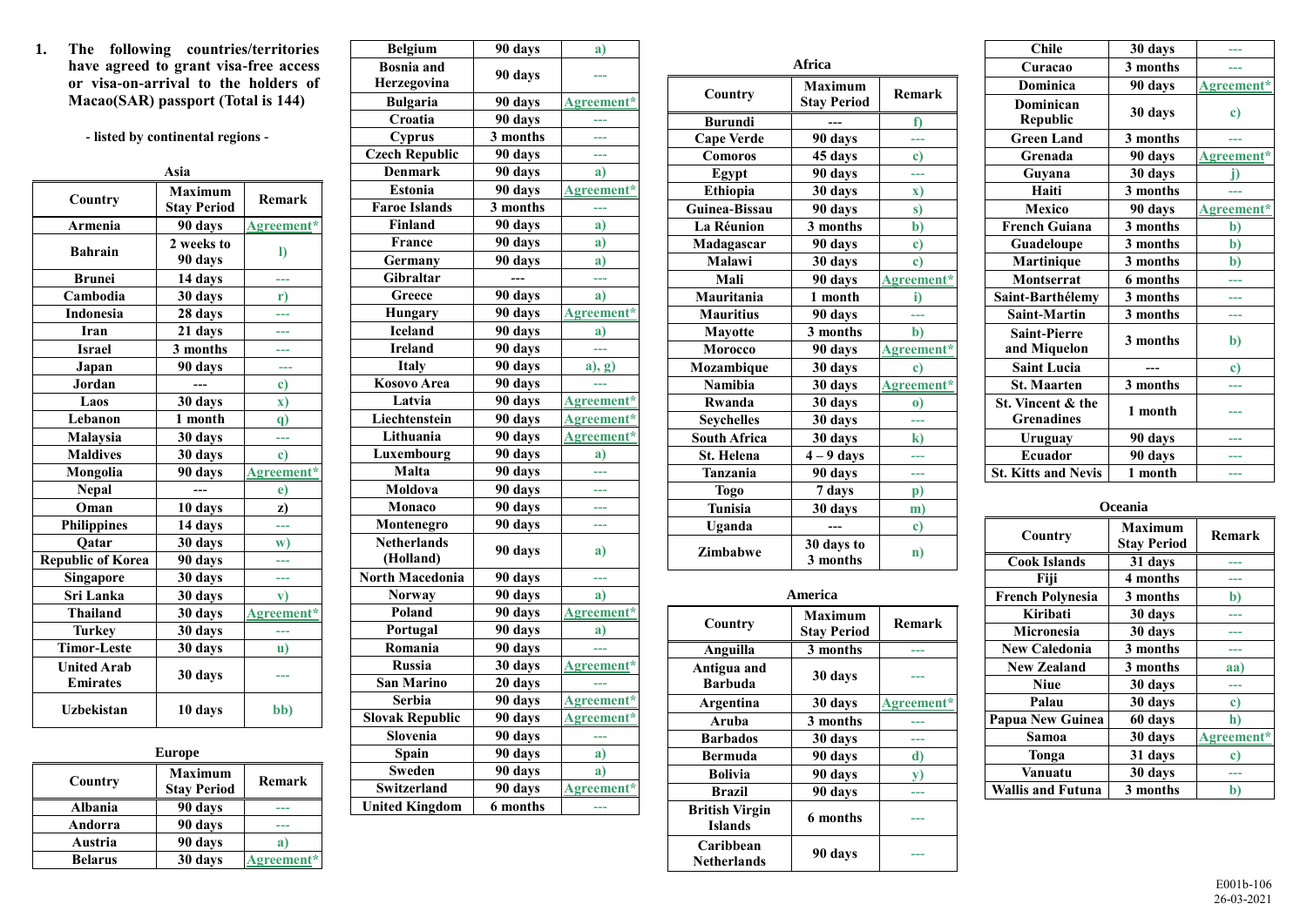| <b>Indian Ocean</b>                                                |                                      |        |
|--------------------------------------------------------------------|--------------------------------------|--------|
| Country                                                            | <b>Maximum</b><br><b>Stay Period</b> | Remark |
| <b>French Southern</b><br>Hemisphere and<br><b>Antarctic Lands</b> | 3 months                             |        |

**2. The following countries/territories have agreed to grant visa-free access or visa-on-arrival to the holders of Macao(SAR) Travel permit (Total is 14).**

**- listed by continental regions -**

| Asia            |                               |            |
|-----------------|-------------------------------|------------|
| Country         | Maximum<br><b>Stay Period</b> | Remark     |
| Armenia         | 90 days                       | Agreement* |
| Malaysia        | 14 days                       |            |
| <b>Maldives</b> | 30 days                       | c)         |
| Uzbekistan      | 10 days                       | bb`        |

| Europe         |                                      |            |
|----------------|--------------------------------------|------------|
| Country        | <b>Maximum</b><br><b>Stav Period</b> | Remark     |
| <b>Belarus</b> | 30 days                              | Agreement* |

**Africa**

| Анса              |                                      |            |
|-------------------|--------------------------------------|------------|
| Country           | <b>Maximum</b><br><b>Stay Period</b> | Remark     |
| <b>Cape Verde</b> | 90 days                              |            |
| Mali              | 90 days                              | Agreement* |
| Namibia           | 30 days                              | Agreement* |
| <b>Seychelles</b> | 30 days                              |            |

| America |  |
|---------|--|
|         |  |

| Country  | <b>Maximum</b><br><b>Stay Period</b> | Remark     |
|----------|--------------------------------------|------------|
| Dominica | 90 days                              | Agreement* |
| Grenada  | 90 days                              | Agreement* |
| Uruguay  | 90 days                              |            |

| <b>Oceania</b> |                                      |            |
|----------------|--------------------------------------|------------|
| Country        | <b>Maximum</b><br><b>Stay Period</b> | Remark     |
| Palau          | 30 days                              |            |
| Samoa          | 30 days                              | Agreement* |

**Remark:**

**\*Visa-Waiver Program between Macau SAR Government and related countries or regions.**

- **a) According to the Regulation of the Council of the European Union no539/2001 of 15 March 2001, published in the Gazette of European Union of 21 March 2001, the above European countries have granted Visa-free access to Macao SAR passport holders. This privilege is only applicable within the local territories in Europe.**
- **b) Effective from 1 January 2002, holders of the Macao Special Administrative Region Passports would be granted visa-free access to the Overseas Departments of the French Republic (Guadeloupe, Martinique, French Guiana, La Reunion), the Territory of Mayotte, the Territory of Saint-Pierre et Miquelon, French Polynesia, the Territory of the Wallis and Futuna Islands as well as French Southern Hemisphere and Antarctic Lands.**

**c) Visa granted upon arrival.**

- **d) If visitors are required to have a visa to travel through America, Canada or the United Kingdom, the visas should be valid at least 45 days after their departure date.**
- **e) Visa granted upon arrival and 2 recent photos are required.**
- **f) Visitors should be holding a return/onward ticket to apply for a visa on arrival at the International Bujumbura Airport.**
- **g) The immigration regulations of Italy are applicable to Vatican City, so it is visa-free to enter Vatican City.**
- **h) Visitors should apply visa upon arrival at Port Moresby and Port Rabaul.**
- **i) Visitors should apply visa upon arrival at the Nouakchott International Airport.**
- **j) Tourists can obtain a visa on arrival provided:**
	- **holding a letter of invitation from sponsor or host; and**
	- **contact details of sponsor, host or hotel; and**
	- **2 photos; and**
	- **evidence of finances to cover expenses for 30 days.**
- **k) The Department of Home Affairs of the Republic of South Africa has announced a new immigration policy for minors who arrived from visa exempted countries/ territories. The new requirements, effective from 1 June 2015, requested that minors aged less than 18 years need to present their birth certificates in English with parent(s) particulars when enter and depart from South Africa. A consent letter is required if parent(s) not accompany with the minors [\(Please refer to the article for further](http://www.home-affairs.gov.za/index.php/statments-speeches/621-advisory-new-requirements-for-childern-travelling-through-south-african-ports-of-entry-effective-1-june-2015)  [details\)](http://www.home-affairs.gov.za/index.php/statments-speeches/621-advisory-new-requirements-for-childern-travelling-through-south-african-ports-of-entry-effective-1-june-2015).**
- **l) Visa obtain upon arrival or apply e-visa online. Staying period is as follows:**
	- **(i). Single entry visa**
	- **maximum 2 weeks (ii). 3-months multi-entry visa**
		- **maximum 1 month and an extension of 2 weeks.**
	- **(iii). 1-year multi-entry visa (e-visa only)** - **maximum 90 days**
- **m) Visa exempted for tourist group of 5 people or above, and possess valid travel documents as well as coupon voucher (prepaid hotel accommodation and round trip air tickets).**
- **n) (i). Travelling for business purpose:** - **maximum 30 days**
	- **(ii). Travelling as tourist:** - **maximum 3 months**
- **o) (i). Effective from 1 January 2018, visitors can obtain visa upon arrival at Kigali International Airport and all land ports. (ii). E-visa can be obtained online.**
- **p) Visitors can obtain visa upon arrival at Gnassingbe Eyadema International Airport.**
- **q) Visitors should apply visa upon arrival at the Beirut International Airport.**
- **r) Visa granted upon arrival, or E-visa can be obtained online.**
- **s) Visitors can obtain visa upon arrival at Osvaldo International Airport.**
- **t) Visitors can obtain visa upon arrival with a staying period of 30 days, and can be extended to a maximum of 90 days.**
- **u) Visitors can obtain visa upon arrival at Dili Presidente Nicolau Lobato International Airport. Visa can extend to a maximum of 90 days.**
- **v) There are unpredictable factors on the approval of visa-on-arrival at the airport. In addition, the fees required are much higher than obtaining an ETA. As a result, it is recommended to obtain an ETA online in advance.**